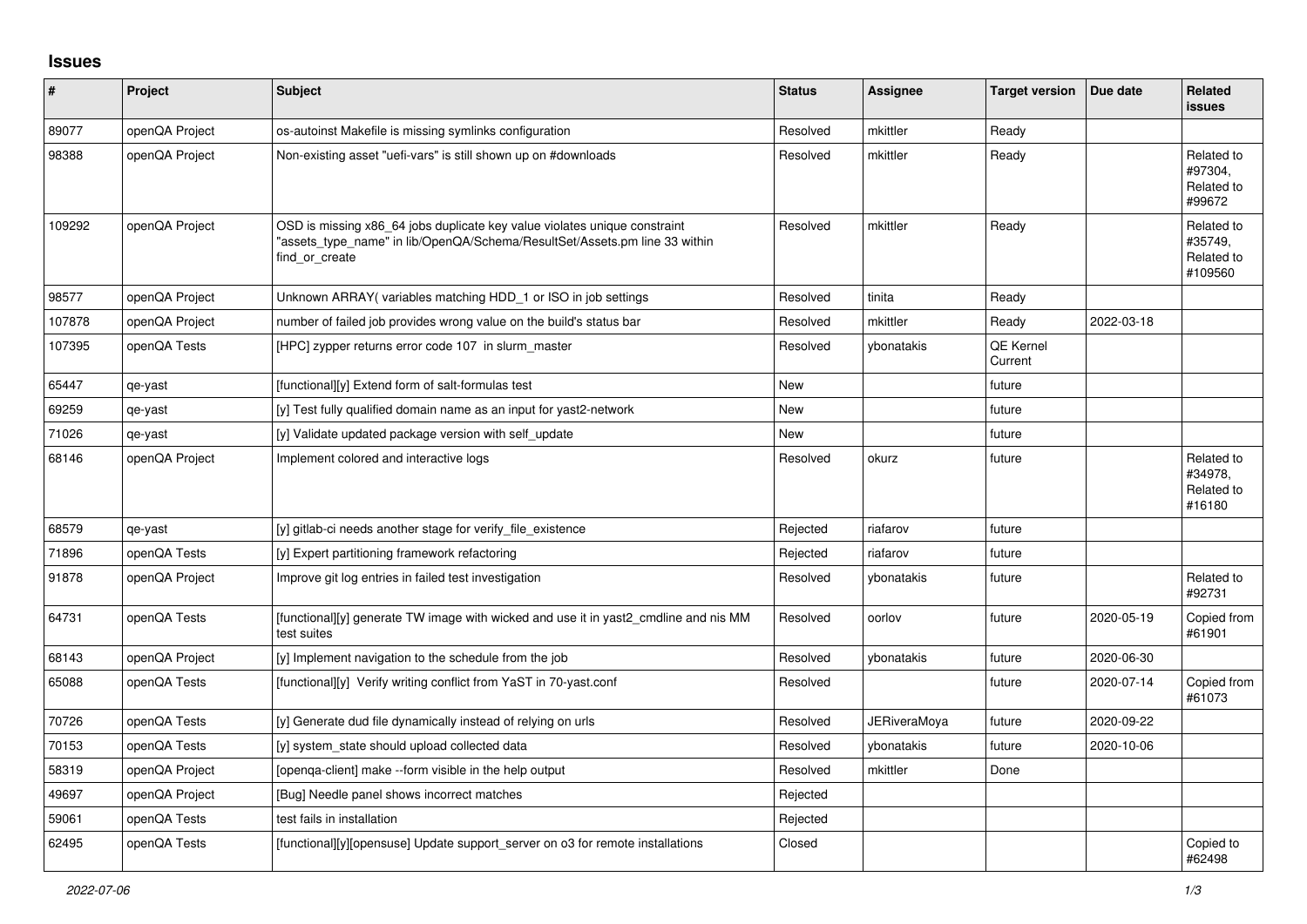| $\sharp$ | Project            | <b>Subject</b>                                                                      | <b>Status</b> | <b>Assignee</b>     | <b>Target version</b> | Due date   | Related<br><b>issues</b> |
|----------|--------------------|-------------------------------------------------------------------------------------|---------------|---------------------|-----------------------|------------|--------------------------|
| 64165    | openQA Tests       | [functional][y][periodic] test fails in nis_server                                  | Rejected      |                     |                       |            |                          |
| 68908    | openQA Tests       | [y] Remove deprecated sections from autoyast profile                                | Rejected      |                     |                       |            |                          |
| 95455    | openQA Tests       | [qac][kernel] Make record_soft_failure shows error as regression                    | New           |                     |                       |            |                          |
| 54041    | openQA Project     | test terminates in openqa in scenario with raid partitioning                        | Resolved      | okurz               |                       |            |                          |
| 55949    | openQA Tests       | [functional][y] yaml schedulers are not found                                       | Resolved      | riafarov            |                       |            |                          |
| 55964    | openQA Tests       | [functional][y] test fails in scc_registration because of missing step              | Rejected      | riafarov            |                       |            |                          |
| 59012    | openQA Tests       | [functional][y] test fails in yast_sysconfig                                        | Resolved      | riafarov            |                       |            |                          |
| 59309    | openQA Tests       | [Functional][y]test fails in verify_ext4                                            | Rejected      | riafarov            |                       |            |                          |
| 59312    | openQA Tests       | [functional][y] could not resolv repos urls                                         | Rejected      | riafarov            |                       |            |                          |
| 61100    | openQA Tests       | [functional][y] test fails in scc_registration                                      | Resolved      | riafarov            |                       |            |                          |
| 65858    | openQA Tests       | [functional] ppc64le iso is not bootable                                            | Rejected      | riafarov            |                       |            |                          |
| 112442   | openQA auto review | auto_review:"'systemctl --no-pager start slurmctld' failed":force_result:softfailed | Resolved      | vbonatakis          |                       |            |                          |
| 64328    | openQA Tests       | [functional][y] fix hostname_inst from btrfs_libstorage-ng                          | Rejected      | ybonatakis          |                       |            |                          |
| 66427    | openQA Project     | openqa-cli cant trigger single job                                                  | Rejected      | ybonatakis          |                       |            |                          |
| 91941    | openQA Tests       | [qac] test fails in docker_runc                                                     | Resolved      | ybonatakis          |                       |            |                          |
| 108581   | openQA Tests       | False softfails in scc_registration                                                 | Resolved      | ybonatakis          |                       |            |                          |
| 55151    | openQA Project     | [functional][y] provide message explaining the failure in script_run                | Resolved      | ybonatakis          |                       | 2019-10-08 |                          |
| 69862    | openQA Tests       | [y] supportserver_generator_from_hdd fails for x86_64                               | Resolved      | ybonatakis          |                       | 2020-08-25 |                          |
| 72277    | qe-yast            | [y] Modify check in autoyast installation test                                      | Closed        | <b>JERiveraMoya</b> | <b>SLE 15 SP3</b>     |            |                          |
| 68152    | openQA Tests       | [y] Revert Negative Lookhead for 'nothing provides /bin/sh'                         | Resolved      | riafarov            | <b>SLE 15 SP3</b>     |            |                          |
| 68515    | openQA Tests       | [y] iscsi_client wont be fixed in SLE15SP2                                          | Rejected      | riafarov            | <b>SLE 15 SP3</b>     |            |                          |
| 70546    | qe-yast            | [y] Remove soft fail for bsc#1175374                                                | Closed        | riafarov            | <b>SLE 15 SP3</b>     |            | Related to<br>#70174     |
| 72274    | qe-yast            | [y] nfs mount timeout investigation                                                 | Rejected      | riafarov            | <b>SLE 15 SP3</b>     |            |                          |
| 69142    | qe-yast            | [y] Adjust bootloader for MM on aarch64                                             | Resolved      | ybonatakis          | <b>SLE 15 SP3</b>     | 2020-08-11 |                          |
| 70228    | openQA Tests       | [y] restore checkmedia tests in YaST group for virtualization                       | Resolved      | riafarov            | <b>SLE 15 SP3</b>     | 2020-09-08 |                          |
| 70693    | openQA Tests       | [y][fast] test fails in validate_mirror_repos                                       | Resolved      | riafarov            | <b>SLE 15 SP3</b>     | 2020-09-08 |                          |
| 71722    | openQA Tests       | [y] test fails in yast2_i                                                           | Resolved      | JERiveraMoya        | <b>SLE 15 SP3</b>     | 2020-10-06 |                          |
| 70237    | openQA Tests       | [y] Add validations for textmode of ppc64le                                         | Resolved      | syrianidou_sofia    | <b>SLE 15 SP3</b>     | 2020-10-06 |                          |
| 71830    | qe-yast            | [y] Set default target based on the expectations                                    | Closed        | <b>JERiveraMoya</b> | <b>SLE 15 SP3</b>     | 2020-10-20 |                          |
| 71842    | qe-yast            | [y][powervm] select patterns does not select software link                          | Closed        | <b>JERiveraMoya</b> | <b>SLE 15 SP3</b>     | 2020-10-20 |                          |
| 71608    | qe-yast            | [y] post_fail_hooks fails with script timeout, no logs collected                    | Closed        | riafarov            | <b>SLE 15 SP3</b>     | 2020-10-20 |                          |
| 65891    | openQA Tests       | [functional][y] fix first_boot on ipmi                                              | Resolved      | oorlov              | <b>SLE 15 SP2</b>     | 2020-05-19 |                          |